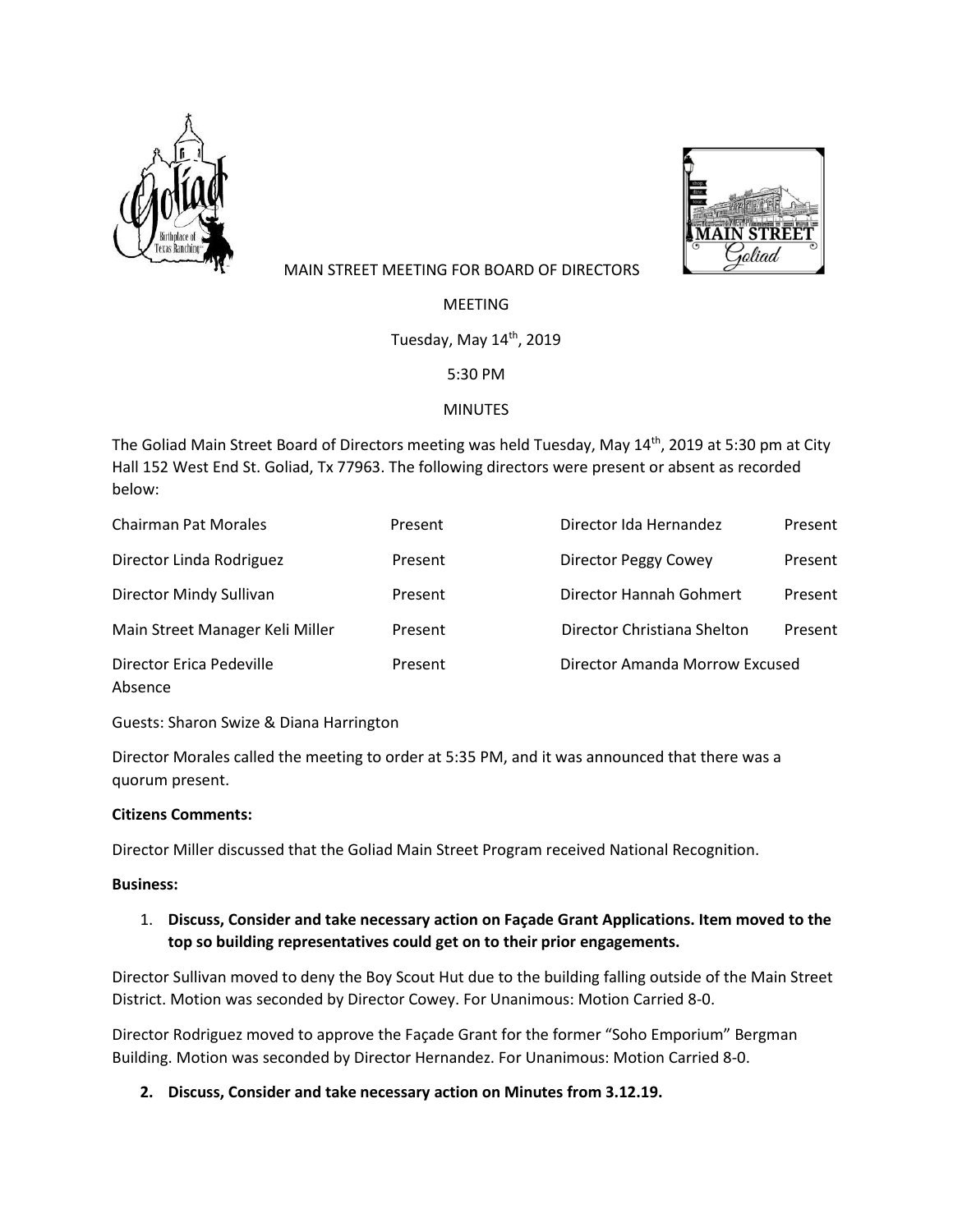Director Rodriguez moved to approve minutes as presented. Motion was seconded by Director Sullivan. For Unanimous: Motion Carried 8-0.

## **3. Discuss, Consider and take necessary action on Finance Report**

Discussion.

### **4. Discuss, Consider and take necessary action on 2020 Budget.**

Discussion. Goliad Main Street will hold a workshop on Tuesday, July 9<sup>th</sup>.

### 5. **Review Spring Style Show.**

Discussion Only.

## 6. **Review 23rd Annual Easter Egg Hunt.**

Discussion Only.

## **7. Discuss, Consider and take necessary action on Downtown Summerfest Series.**

Director Cowey moved to reserve 3 bounce houses from JumpNFun for July 4<sup>th</sup>, (18ft water slide, 15ft water slide and water dodge ball). Motion was seconded by Director Sullivan. For Unanimous: Motion Carried 8-0.

Discussion: June 22nd Matthew Gritz Band

July 4th 1:00-7:00 Vendors 6:00-9:00 Live Music 1:00-6:00 Car Show

Have a special meeting on May 29<sup>th</sup> to vote on July  $4<sup>th</sup>$  entertainment.

### **8. Discuss, Consider and take necessary action on Hometown Freedom Fest.**

Discussion Only.

### **9. Discuss, Consider and take necessary action on Main Street Projects.**

Table Item.

### **10. Discuss, Consider and take necessary action on downtown lights.**

Discussion. Board recommended that we look for grants and table item.

### **11. Discuss, Consider and take necessary action on downtown speakers.**

Discussion. Board recommended that we look for grants and table item.

### **12. Discuss, Consider and take necessary action on Back to School event with Goliad Calaveras.**

Director Cowey moved to approve Back to School Event. Recommend reaching out to SARA see if they would like to participate. Motion was seconded by Director Rodriguez. For Unanimous: Motion Carried 8-0.

### **13. Discuss, Consider and take necessary action on Scare on the Square.**